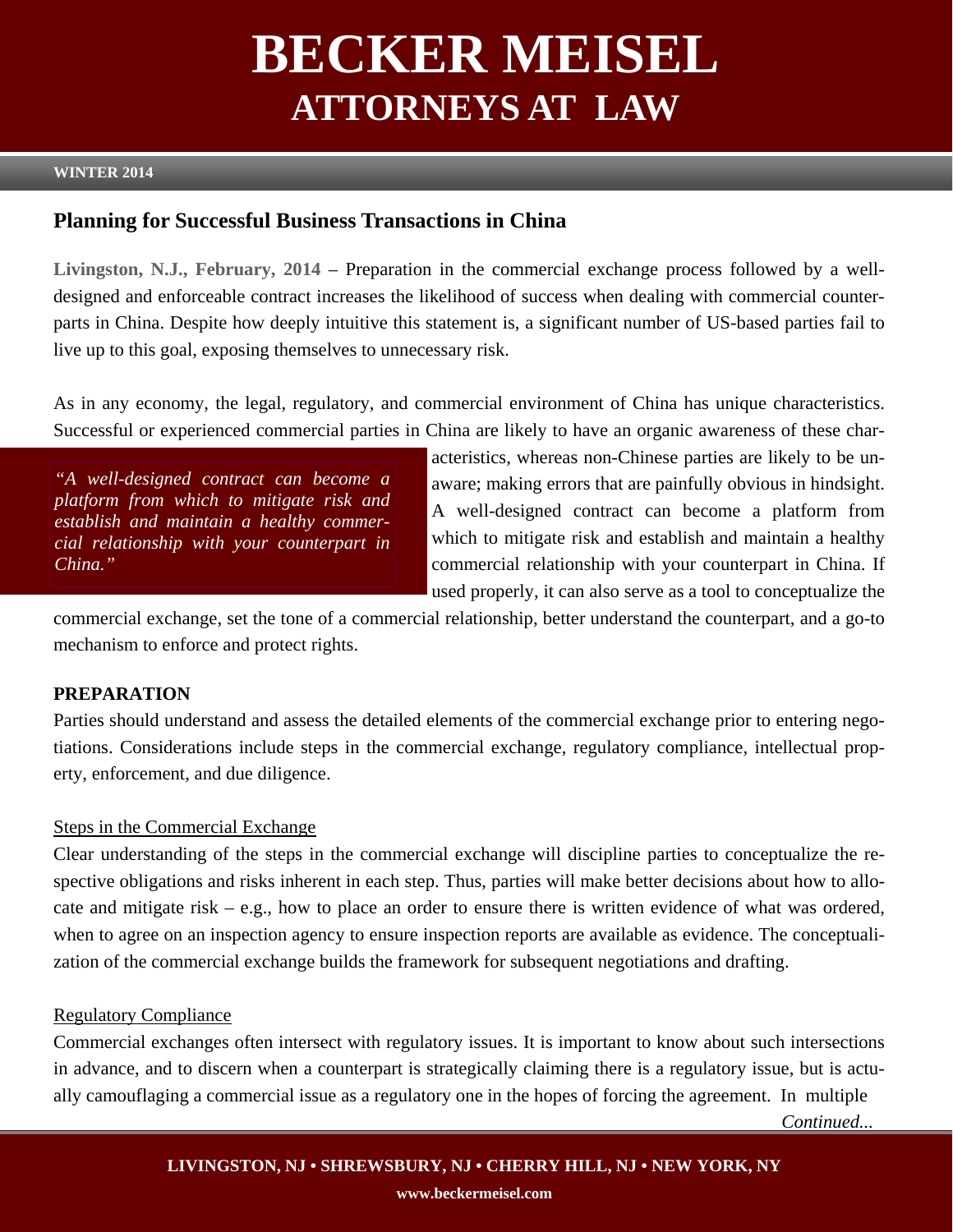occasions a potential joint venture partner insists on using a form joint venture contract issued by the local approval authorities, insisting that only such form contract will be valid. Although this may have been the case two decades ago, it is not the case today.

#### Intellectual Property

A commercial exchange exposes trademarks, trade secrets, and other intellectual property to many other parties. Parties should consider measures to secure relevant intellectual property prior to entering into a contract, and even prior to engaging in dialogue about the contract. For example, it is critical to register your trademark prior to engaging a factory to provide original equipment manufacturing ("OEM") support for your branded product. If not, your OEM manufacturer may be the first to successfully register the trademark in China and, thereby, be the only manufacturer with the exclusive right to use such mark in manufacturing in China.

#### Enforcement

Assessing enforcement at the outset of a commercial exchange may seem unduly pessimistic or fraught with self-fulfilling mistrust; nevertheless, an experienced party will soberly assess the comparative power of the contracting parties (e.g., a small private company and a regionally influential state owned enterprise; methods to identify assets of the commercial counterpart; distinctions between relevant courts and arbitral bodies; forum shopping; governing law; governing language; documentary evidence). An early and robust focus on all the mechanisms and instruments needed to make enforcement a likely scenario molds the treatment of the entire commercial exchange.

#### Due Diligence

Parties should conduct due diligence on commercial counterparts before entering into negotiations, or even before drafting of the agreement. Due diligence in the China context may involve confirming proper registrations, business scope, business license, seals, and binding signatory. Additionally, it will involve confirming ownership of assets that may become relevant to enforcement, as well as the reputation of your commercial counterpart.

#### **NEGOTIATION**

Negotiation and discussion of key contract terms is not only essential to develop an effective written document, but can also be an indicator of the tone of the commercial relationship. A non-Chinese party that demonstrates strong awareness of China's legal, regulatory and business environment during negotiation lessens the perceived power disparity that may exist between it and a party that has organic knowledge of China. This can be critical in setting a healthy, balanced relationship. Additionally, how a party engages in the substance of the contract can be an important indicator of its intentions. Business-savvy parties welcome negotiation as a method to better understand and add depth to the ongoing commercial dialogue.

*Continued...*